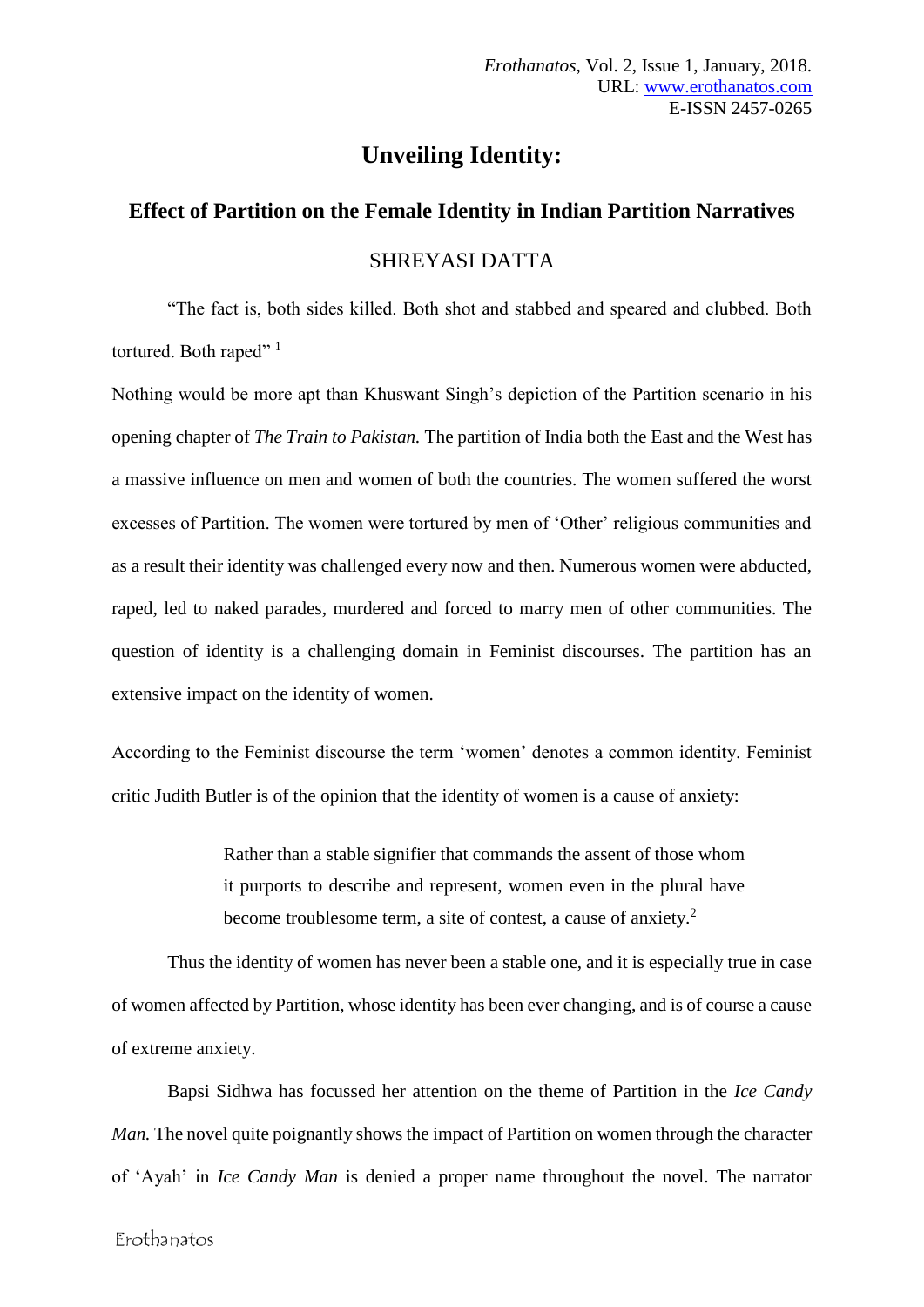mentioned her name, 'Shanta' rarely. But throughout the novel she is addressed to as 'Ayah'. Her identity is constructed from the only fact that she hailed from the Punjabi community, and that she was a nanny to a crippled child 'Lenny'. From the beginning of the novel, she is projected as the 'object of desire' for the men of all communities. Ayah's 'chocolate chemistry' made her excessively seductive and she was surrounded by admirers always. Lenny, the child narrator was also very much aware of the fact that men from all communities would hover around her. She says: "I have confidence in Ayah's chocolate chemistry."<sup>3</sup>

Her description was given from the perspective of her admirers. Her 'chocolate chemistry' even caught the attention of the Englishmen:

> And, as if her looks were not stunning enough, she has a rolling bouncy walk that agitates the globules of her buttocks under her cheap colourful saris and half-spheres beneath her short sari blouses. The Englishmen no doubt had noticed. 4

Throughout the novel her identity remains a mystery. She is the object of violence. She is forcefully turned into a prostitute. Her identity changes from a 'Hindu' to a 'Muslim'. Ice Candy man marries her. Her attire too changes as a result of this. In the beginning the sartorial politics is worth noticing here. The sartorial politics portrayed in the character of Ayah. In the beginning she is found clad only in saris. Towards the end of the novel her attire is that of a typical Muslim woman:

> And then Ayah comes: teetering on high heels, tripping on the massive divided skirt of her garara, jangling gold bangles. Her eyes are lowered and her head draped in gold fringed and gauzy red ghoonghat. A jewelled tika nestles on her forehead and bunches of pearls and gold dangles from her ears.<sup>5</sup>

Ayah's natural chemistry changes to 'rouged lipsticked look'. It is also at this point of time she is named 'Mumtaz' which is of course a Muslim name. The novel portrays the journey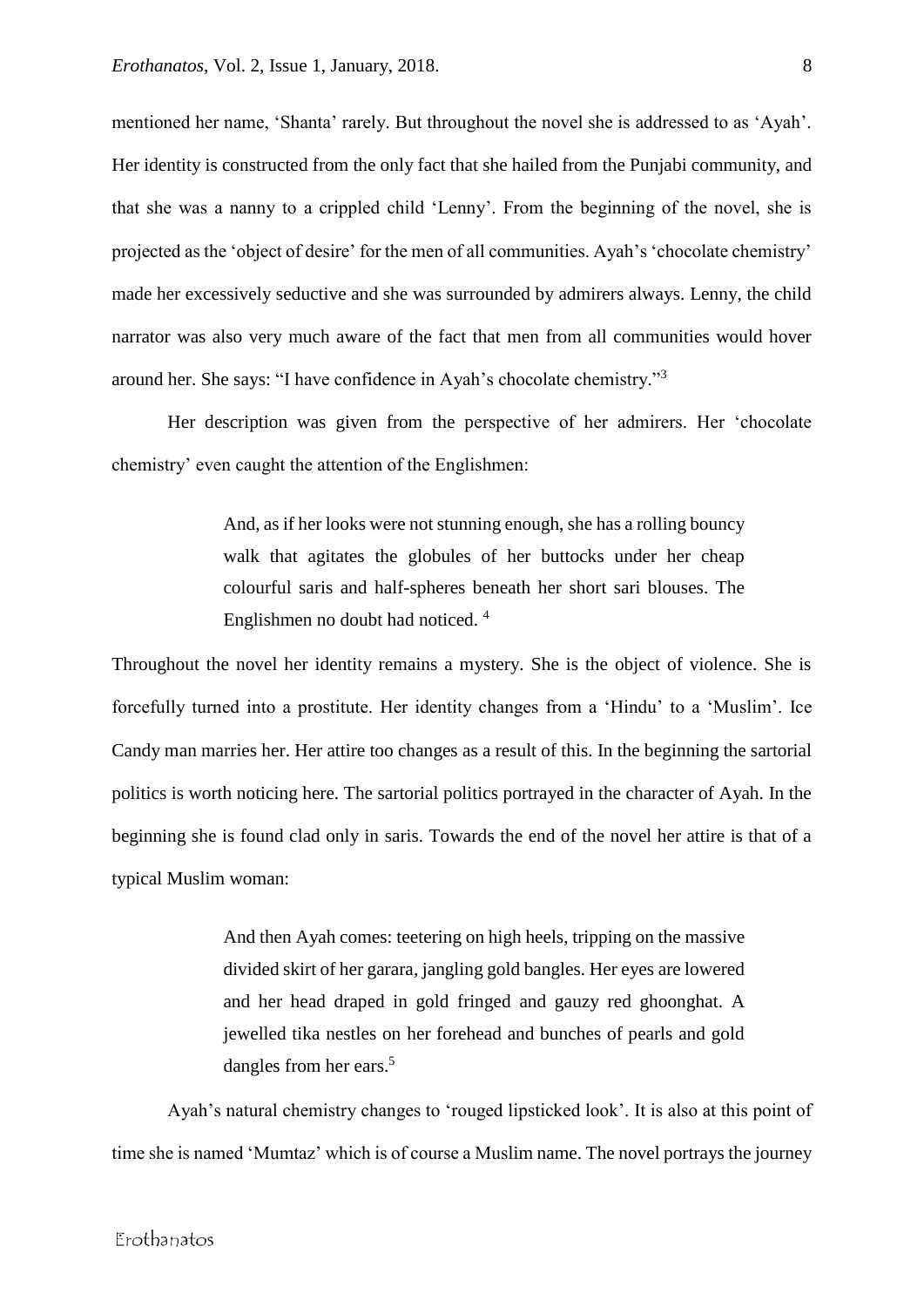of Ayah from 'Shanta' to 'Mumtaz' which deliberately shows a change of identity of the partition affected women whose identity is the source of endless trouble. This change of identity is the result of communal violence leading to women becoming the site of violence during the Partition. As the novel ends with the note that Ayah vanishes 'across the Wagah border into India' we are left to the confusion regarding the re-establishment of her identity.

Urvashi Butalia, cofounder of *Kali for Women*, voices the different aspects of West Indian Partition in her work *The Other side of Silence.* Her work is the product of several years of toil. She primarily chooses the medium of oral narratives to pen the different voices of Partition. Being a Feminist, she deals with problematic issues like *Women* or *Honour* and allots separate chapters for this. Not only interviews but she also looked at 'diaries, memoirs, newspaper reports and the kind documents' that she feels important for her work. She even deals with letters written by different people, reports of enquiry Commission, and pamphlets and 'of course books'. She has reconstructed all these. She asks a critical question: "Is there such a thing, then as a gendered telling of Partition?"<sup>6</sup>

Basically what she does in her work is really a 'gendered reading' of Partition specifically in chapters like *Women* and *Honour.* The identity of women in and the aftermath of Partition is a problematic issue. With location, the names, family, attires of women has been constantly changing. Women during the partition were known as *OUR WOMEN YOUR WOMEN*. The problem specifically was faced by the rescued and rehabilitated women. Through the narrative of Damyanti Sahgal, Butalia upholds the condition and several issues associated with women during the partition. Damyanti Sahgal, who worked for the rescue of women (whom we find in *The Other Side of Silence,* one of Butalia's narrators), had a wide range of experience during the partition. It was the crucial time when the identities of majority of women were reduced to 'Rehabilitated Women'. The problem, which these women faced were unique. Their identity was associated with the sense of 'purity'. Damyanti finds that: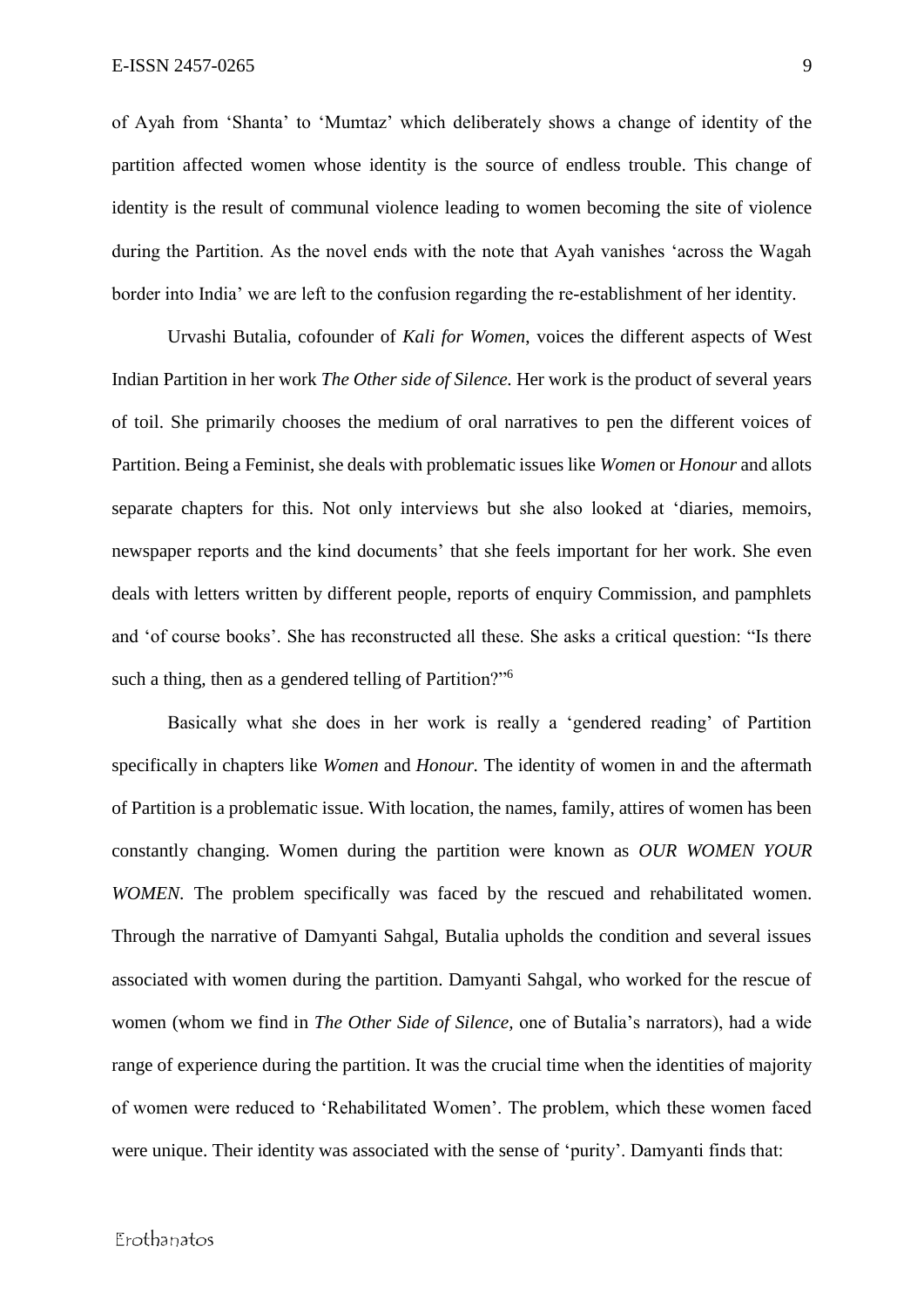Apparently abducted Muslim women were more easily accepted back into their families, and in Pakistan, the All Pakistan Women's Association and other Organisations, worked hard arranging for marriages for many women who were recovered and returned. For Hindu, purity could, it seemed, more easily be accepted if the woman was alone, but if she had children, it became a different story altogether. <sup>7</sup>

There were even mass abortions or 'Safaya' (as it was called) in certain cases. These were done to restore the 'identity' of those abducted women which were lost. The Ashram also became 'permanent homes' for women. The sense of loss of homeland led to the loss of identity. Some women according to Butalia even suffered "double dislocation". Hence the dislocation and the relocation of the women is a major force that problematizes the 'identity' question of the Partition affected women.

Urvashi Butalia amply shows how the identity of women is associated with the sense of 'honour'. During the partition women lost their identity. Most of the abducted women lost their homes, as Butalia mentioned that many women were untraceable and others had already settled down in their new homes. One burning problem of the day that Butalia traces is related to the resistance of women on being recovered. Those women were denied their right to exercise their choice of citizenship as Butalia quotes Gopalaswamy Ayyangar: "Women or abducted persons are rescued from surroundings which', he said 'prima facie do not give them liberty to make a free choice as regards their own lives."<sup>8</sup>

The abducted women were bound to accept that they were not free. This subversion of women by the patriarchal forces is one of the very crucial factors that feminist discourses deal with. Gyanendra Pandey's historical work on Partition named *Remembering Partition: Violence, Nationalism and History in India* where he stated a similar thing about the abducted women: "Many abducted women, separated from their husbands, fathers, other male and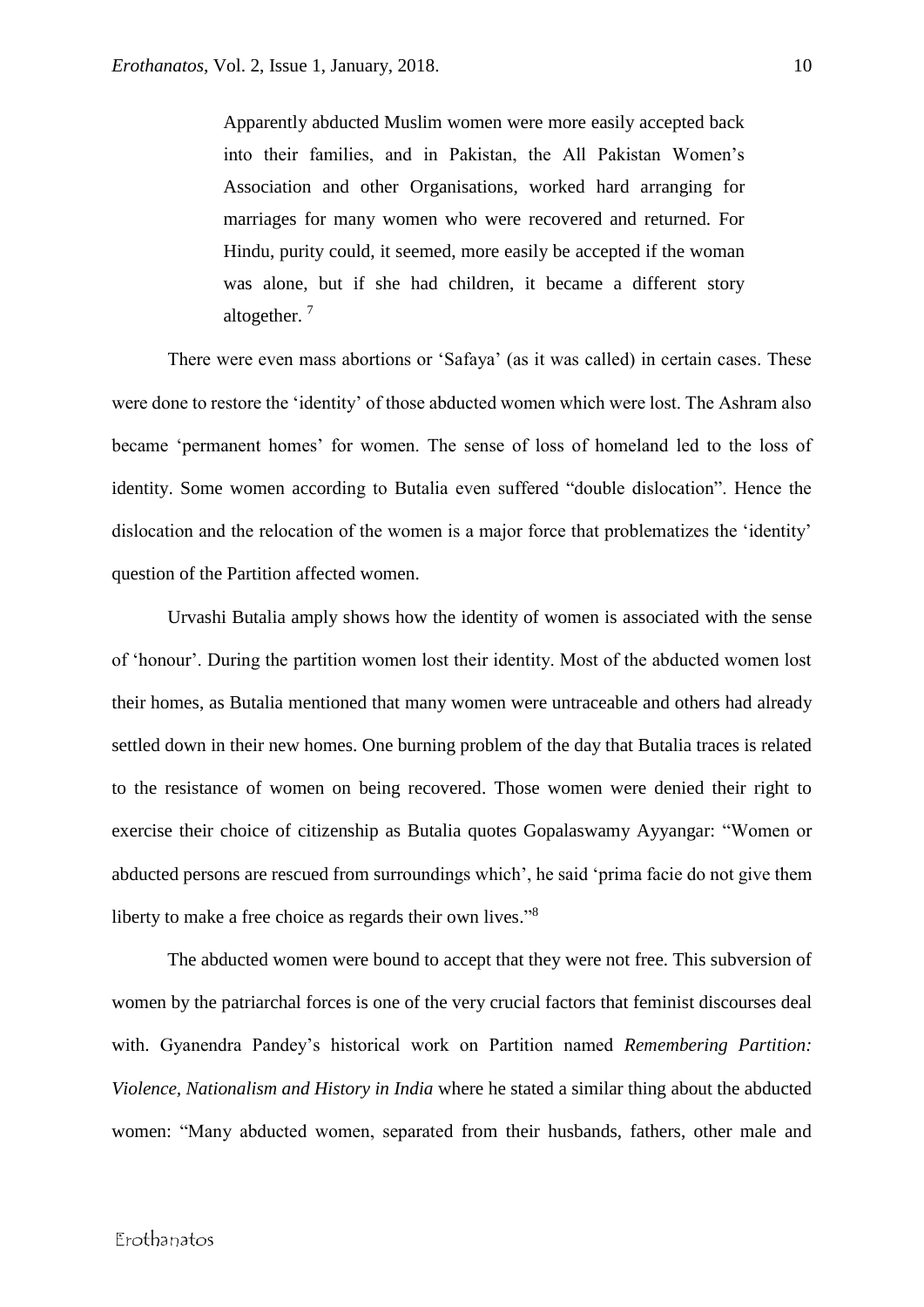female relatives, for a few days, or weeks or months, found it difficult to gain acceptance back in their original families and communities."<sup>9</sup>

The theme of resistance is also an important issue with the surviving women of the partition. Butalia finds that women who resisted being recovered had to succumb against their will. Thus their desperate attempt to establish their identity failed. The identity of women was really a complex issue. Some abducted women actually wanted to stay with their abductors. The loss of Pakistan as a result of partition can be related to the loss of a part of the body of India to the other Nation. The Nation considered as the 'Mother' or 'Bharatmata' suffered a violation, which in turn can be related to the violation that the woman body faced in the form of rape, abduction, murder and other atrocities. Butalia traces the popular image: "The picture carried by the Organizer, with the woman's body mapping the territory of India, and Nehru cutting off one arm which represented Pakistan, is a powerful graphic reminder of this."<sup>10</sup>

Afsaneh Najmabadi in her paper *The Erotic Vatan (Homeland) as Beloved and Mother: To Love, To Possess, and To Protect* mentions: "In nationalist discourse representing the homeland as a female body has often been used to construct a national identity based on male bonding among a nation of brothers."<sup>11</sup>

One aspect of women's identity is her identity as a mother. The abducted women were considered impure and Butalia raises a pertinent question: "How could motherhood be thus defiled?"<sup>12</sup>

From the historic times women faced oppression. Her identity was challenged. She was considered as the 'Other', the Male being considered the 'Self'. The surviving women of Partition were no exception to this. As stated earlier in the paper that they were denied the right of choice of their citizenship. Butalia amply states: "The assumption was that even if asked for their opinion, women would not be able to voice an independent one because they were in situations of oppression"<sup>13</sup>

#### Erothanatos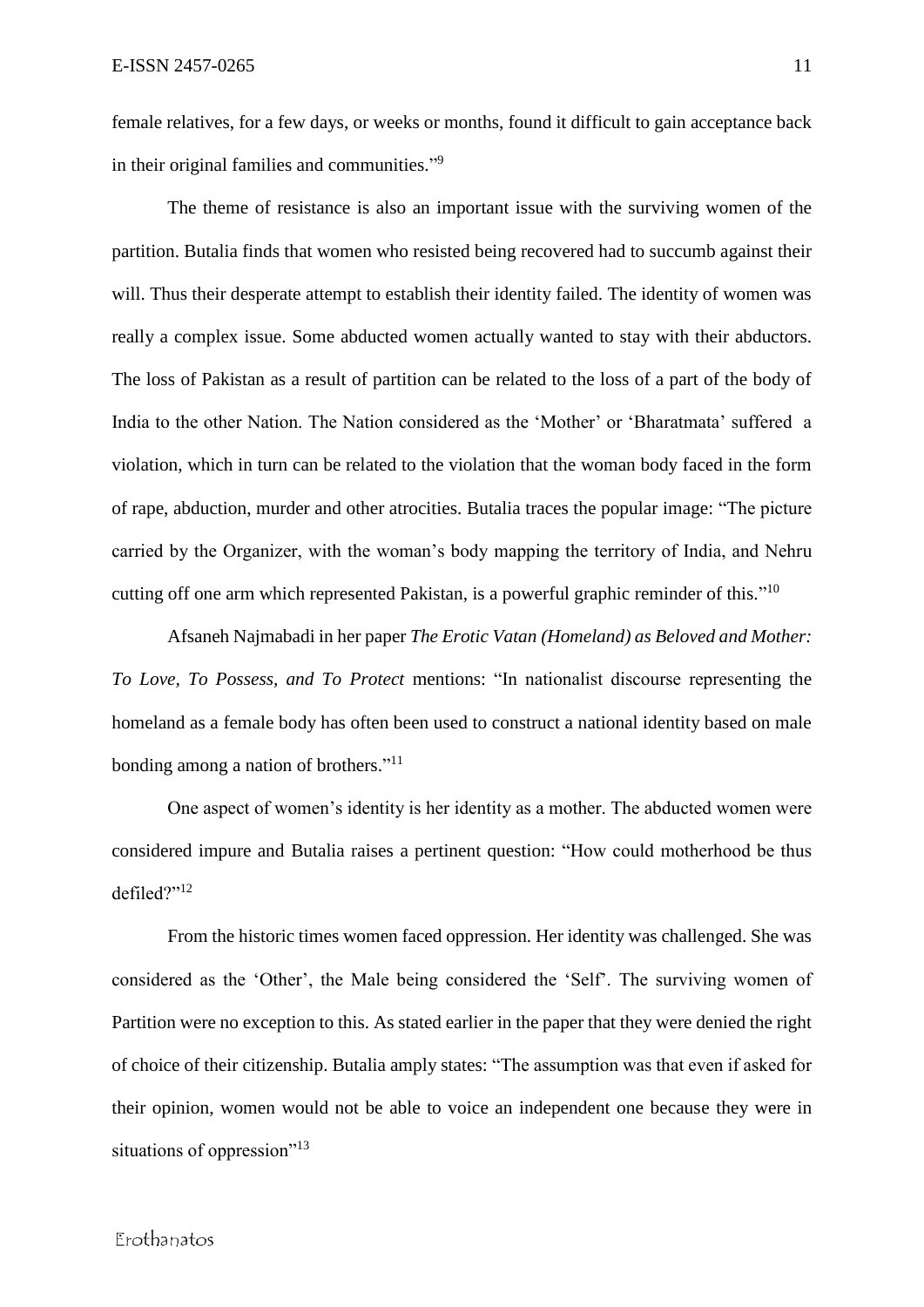Judith Butler rightly says that gender is 'culturally constructed'. She says that gender is a performative act. Women during and after the partition were generally seen mostly associated with the domestic chores. She was expected to be submissive. And as a result of the partition her identity was continuously constructed and reconstructed. The identity was constructed as binary to the men. Her identity was associated with the symbol of 'honour' for the family. Butalia states:

> If colonialism provided Indian men the rationale for constructing and reconstructing the identity of the Hindu women as a 'bhadramahila', the good middle class Hindu wife and mother, supporter of her men, Independence, and its dark 'other'. Partition provided the rationale for making women into the symbols of Nation's honour.<sup>14</sup>

Thus her identity was constructed by the norms of patriarchy, considering her as a symbol of honour. As a result of they faced threats not only from men of their community but also from men of 'Other' community. Due to the fear of dishonour, men killed women of their community. Some women even committed suicide, even there were mass suicides and these women were considered as 'martyrs'. This construction of identity of women as martyrs was also a result of patriarchal construction. The horrible experiences of women during the Partition were not always properly or adequately articulated by them. While interviewing women these women, Urvashi Butalia found that these women were not able to speak properly if their husbands or sons were around:

> Much of the time the interview had to be conducted in the nooks and crannies of time that were available to women in between household tasks. Equally, if their husbands or sons were around, they tended to take over the interview, inadvertently or otherwise, making women lapse into a sort of silence.<sup>15</sup>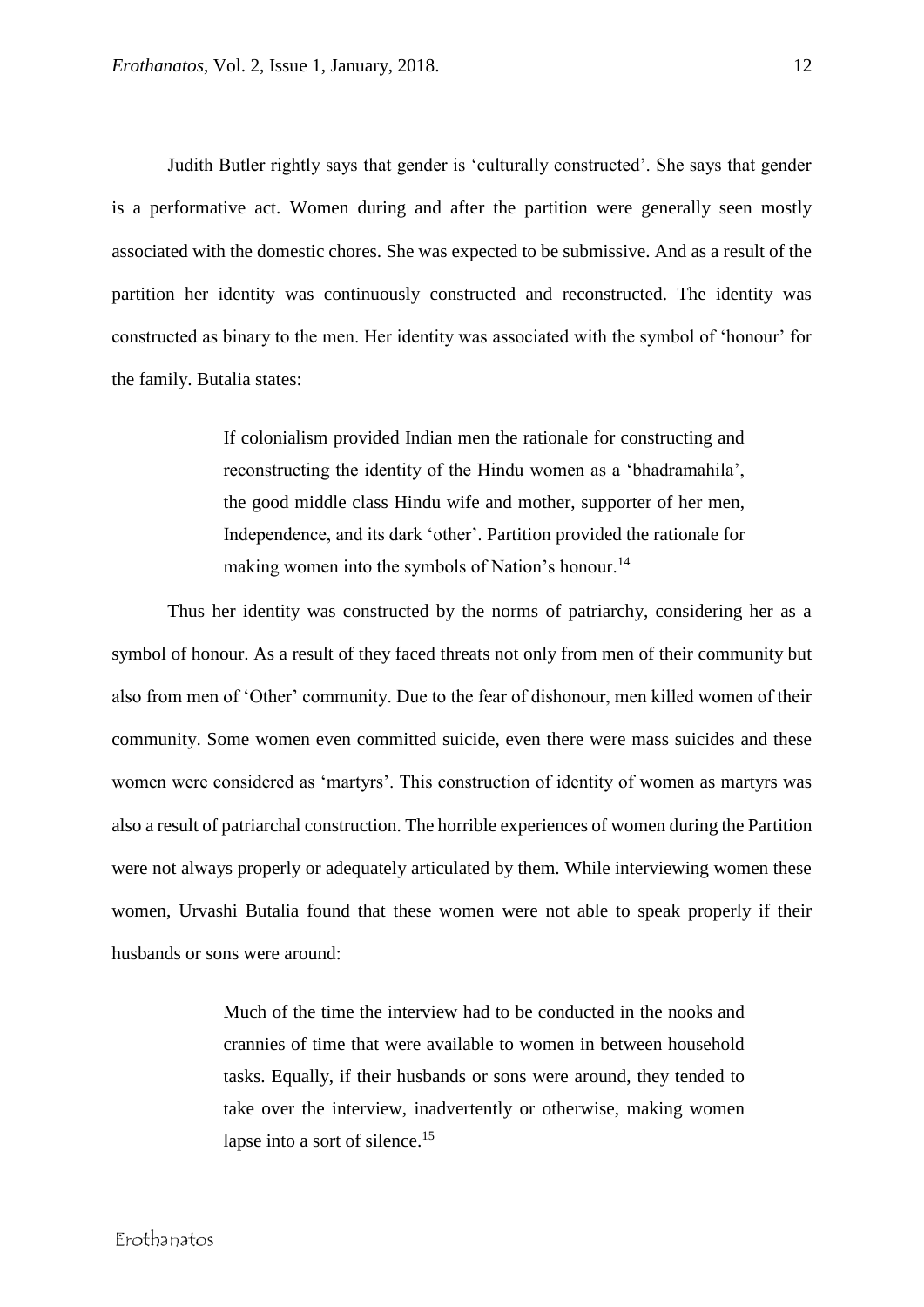The pathetic incidents of migration, formation of refugee camps, rapes and murders created numerous horrifying memories. It was difficult for the women to forget them. The episodes of shame, of dishonour, of pain and of loss were something that always remained in their subconscious and a result a long silence prevailed. It was this silence that Butalia tried to uncover in, *The Other Side of Silence*. Women dislocated due to partition had to indulge into forming her new identity and her new home. This effort is universal for the people who faced Partition and were utterly distressed due to it. This involved a feeling of forgetfulness of the gruesome past which included the horrible incidents of Partition. Frank Stewart mentioned in the Editor's Note in *Crossing Over, Partition Literature from India, Pakistan and Bangladesh*  said: "Collective amnesia has always served as a strategy for individuals, communities and nations."<sup>16</sup>

Rajinder Singh Bedi's *Lajwanti(1956)* is a clear depiction of the post Partition scenario pathetically portraying the condition of the women, particularly who were abducted, recovered and rehabilitated. Bedi was a member of the Progressive Writer's Association. *Lajwanti,*  provides the apt imagery of the touch me not plant which fold inward or droops with a single touch. Here the central character Lajwanti, justifies her name as she is as shy as the Lajwanti plant. Lajwanti, in the beginning is seen as 'a slender, naïve, village girl- supple and tender and fresh, like a young mulberry bush'. The story unearths the issue of the transformation of her identity from a Hindu to a Muslim and then again restoring into the Hindu family due to the Divide. The story starts off with the information of Lajwanti's abduction by a man of other religious community and Sunderlal's efforts to recover her. Soon after she is recovered and restored to her house with immense respect by her husband, Sunderlal, she finds nothing is same: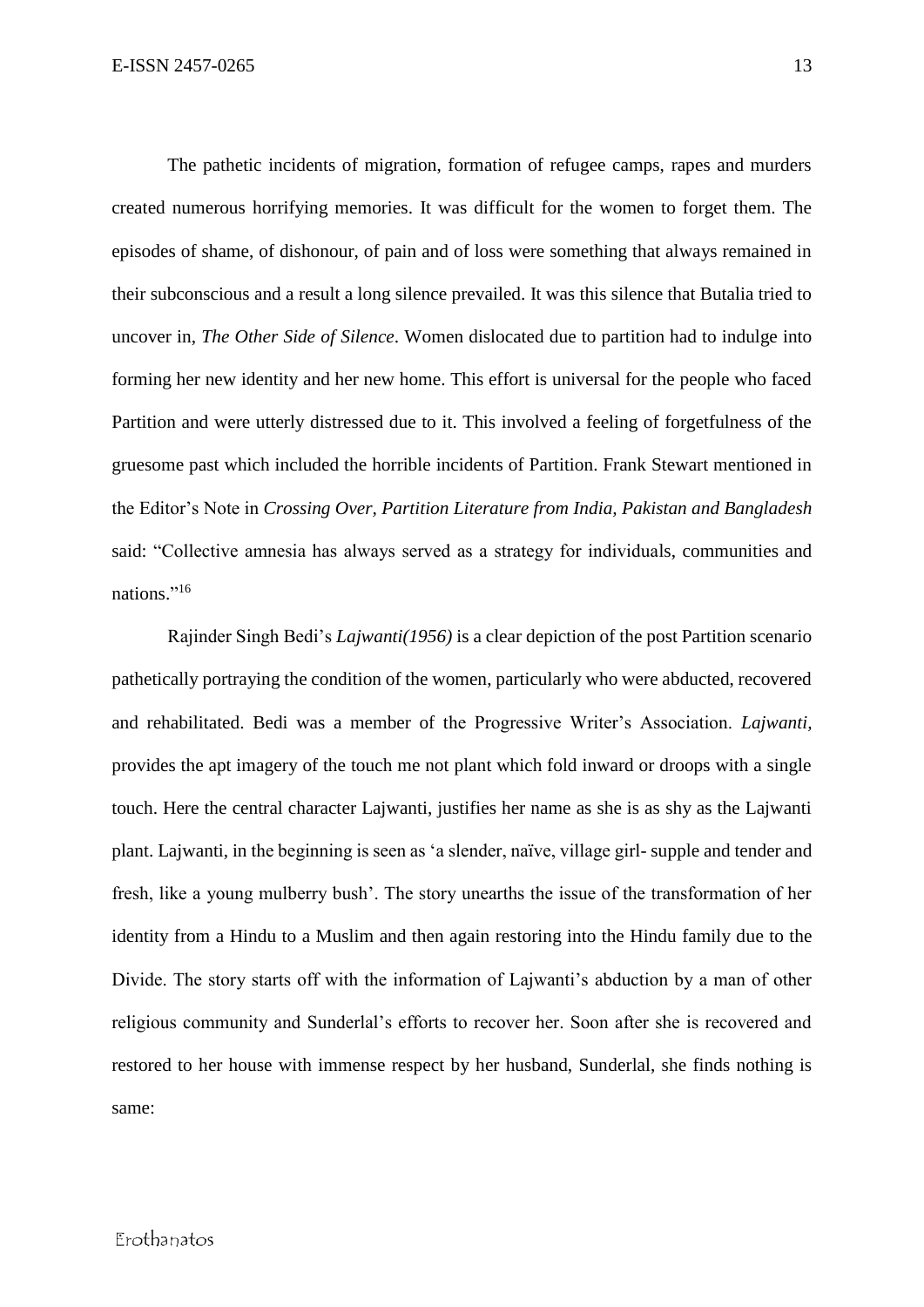Sunderlal made her feel as if she was precious and fragile like glass, that she would shatter at the slightest touch…She began to gaze at herself in the mirror and came to the conclusion that she would never be Lajo again. She had returned home, but she had lost everything…Sunderlal had neither the eyes to see her tears nor the ears to hear her sobs…<sup>17</sup>

*Lajwanti,* is a literary reproduction of the history of Partition. Bedi quite clearly depicted the sad condition of women in the aftermath of Partition. The violence and atrocities faced by the women during Partition could not stop their indomitable courage to establish and re-establish their identity. The repression of the society, the attempts to reduce her identity simply as a commodity due to forceful marriage, abduction by men of other communities or even their own communities had a tremendous effect on the women who survived the partition. Such a crisis has an universal appeal.

According to Simone De Beauvoir one is not born a woman, but rather becomes one. Thus her identity is culturally constructed. The violence and atrocities faced by the women during Partition could not stop their indomitable courage to establish and reestablish their identity. The repression of the society, the attempts to reduce her identity simply as a commodity due to forceful marriage, abduction by men of other communities or even their own communities had a tremendous effect on the women who survived the partition. Hence it can be said that their identity has been numerously constructed, deconstructed and deconstructed. Such a crisis had an universal appeal; it is the same story everywhere as Deepika Bahri in her paper *Telling Tales* would say: "In fact, regardless of the identity of the women who suffered the torture, those bodies, then parts, the shame and the pain in some sense belong to us all."<sup>18</sup>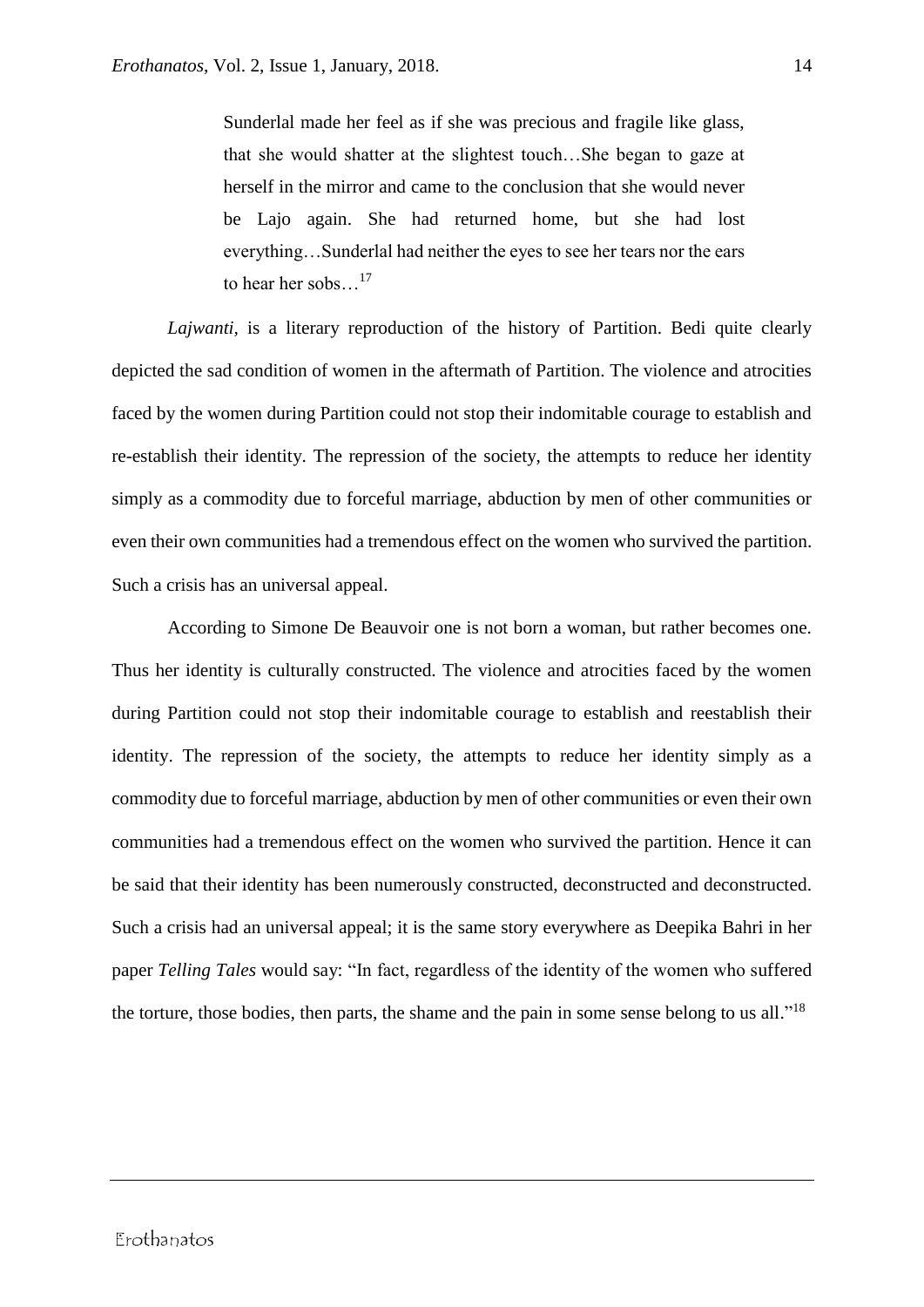#### **Notes and References**

1. Singh, Khuswant. *Train to Pakistan.* New Delhi: Penguin Press, 2007. pp.1-2.

2. Butler, Judith. *Gender Trouble Feminism and Subversion of Identity.* New York: Routledge. pp.3-5.

- 3. Sidhwa, Bapsi. *Ice-Candy Man.* New Delhi: Penguin, 1988. p.18.
- 4. Ibid 13.
- 5. Ibid 260.

6. Butalia, Urvashi. *The Other Side of Silence: Voices from the Partition of India.* Navi Mumbai: Penguin Books, 1998. p.16.

- 7. Ibid 161.
- 8. Ibid 180.

9. Pandey, Gyanendra. "Constructing community," *Remembering Partition: Violence, Nationalism and History in India*. New Delhi: Cambridge University Press India Linited, 2012. p.182.

10. Butalia, Urvashi. *The Other Side of Silence: Voices from the Partition of India.* Navi Mumbai: Penguin Books, 1998. p.189.

11. Najmabadi, Afsaneh. *The Erotic Vatan [Homeland] as Beloved and Mother: To Love , to Possess, and To Protect. Comparative Studies in Society and History.* http://www.jstor.org/stable/179155, 39 (July 1997) No. 3, 442.

12. Butalia, Urvashi. *The Other Side of Silence: Voices from the Partition of India.* Navi Mumbai: Penguin Books, 1998. p.190.

- 13. Ibid 192.
- 14. Ibid 192.
- 15. Ibid 15.